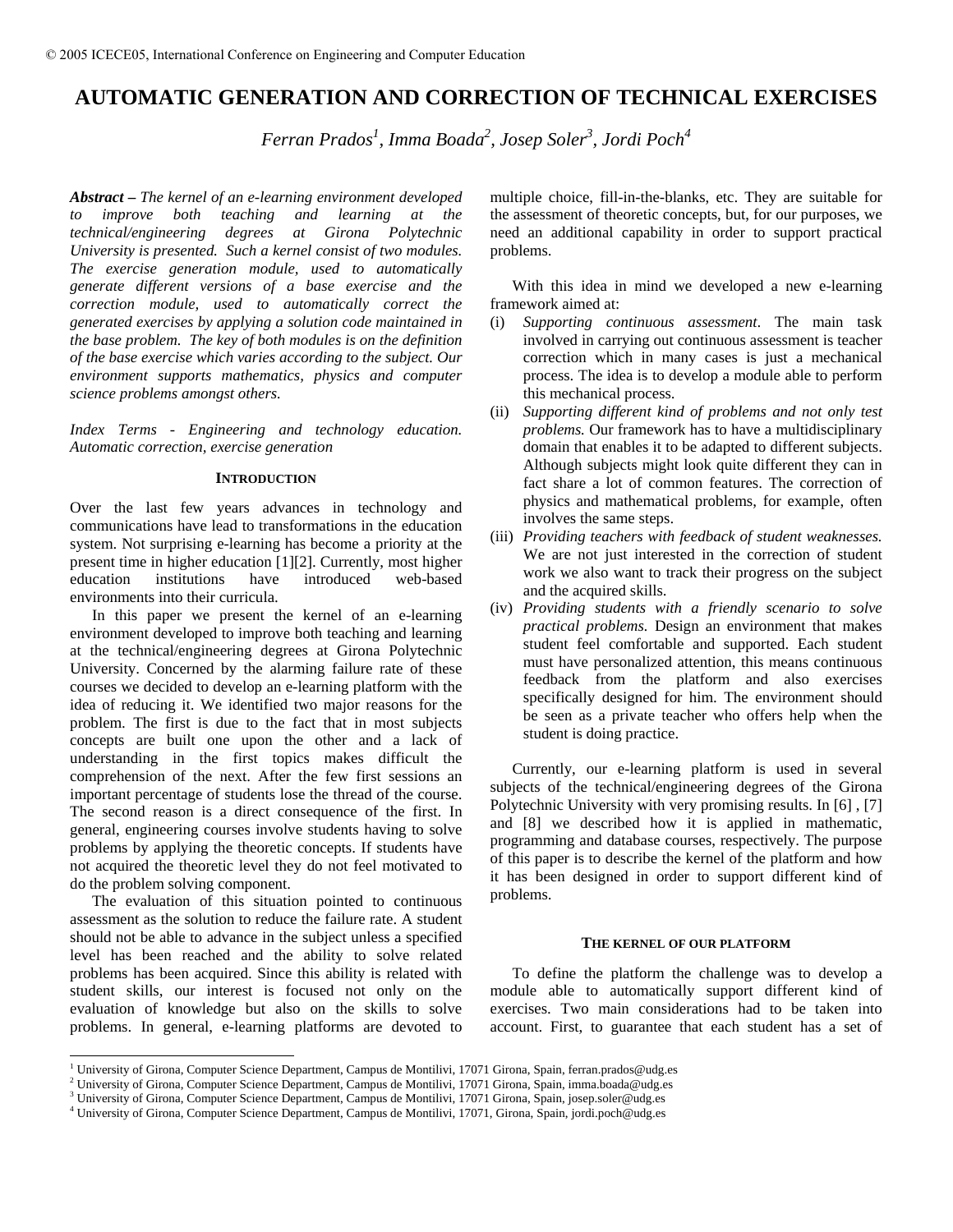exercises specifically designed for him we need a method to automatically generate a great diversity of exercises. Second, to correct the exercises we need an strategy that avoids entering an specific solution for each exercise. To satisfy both requirements we introduce the concept of base exercises and we design the exercise generation and correction modules described below.

# *I. Base Exercise*

A base exercise is a single representation of a set of problems. It consists of three main components:

- *The problem descriptor* which includes the different descriptors of a problem. Each descriptor always contains one or more variable parameters which can be numbers, functions or words.
- *The problem parameters* which maintain for each parameter of the descriptor the list of possible values that could take.
- *The solution code* which maintains the strategy or the solving method that has to be applied to correct all the problems of the represented set.

The definition of this base exercise depends on the subject as it will be seen in next sections.

# *II. Exercise Generation Module*

In an e-learning environment generating different exercises to guarantee that each student has a different workbook can be a daunting task for any teacher. Moreover, if we take into account that there is a large number of students per class. The purpose of the exercise generation module is to reduce this demanding task by a process that automatically comes up with different versions of a base exercise.

A problem can be seen as a description, i.e. the set of sentences describing the situation, and a set of parameters, i.e. the values that have to be taken into account to solve it. In order to obtain different versions of the same problem, we consider: the information of the problem descriptor, the problem parameters components of the base exercise and the different degrees of variability that can appear in these parts. Given a base exercise with this set of variable parameters the generation module applies a random process that generates as many different versions of the base exercise as the combination of the parameters allows. These exercises are recorded in the repository of the system and assigned to the students.

# *III. Exercise Correction Module*

Since we have different problems generated from a base exercise, we require a method which automatically corrects all of them. To avoid entering individual solutions for each one of the generated exercises, the exercise correction module adjusts the solution code of the base exercise to the exercise to be corrected by taking into account its variable parameters. The adjustment varies with the kind of exercise.

Since the key of all our strategy is on how we define the base exercise, we are going to consider the typology of exercises that are currently supported by our e-learning platform and how the base exercise is constructed in each case. The main groups of problems are: problems solved by computer algebra systems, computer science problems and test problems.

# **PROBLEMS SOLVED BY COMPUTER ALGEBRA SYSTEMS**

The first group of exercises we consider are problems which must be solvable with a computer algebra system. In this group a large variety of problems from different subjects such as mathematics, physics, chemistry, etc. can be included.

An example to give an idea of what a base problem looks like is given below. To improve the example comprehension a simplified notation has been used. In this example the descriptor item stores three different versions of the same problem. Observe that in all of these P1 and P2 appear as the variable parameters of the problem. The values that these parameters can take are represented in the problem parameters item.

### **Problem Descriptor:**

- Find the volume of a solid whose sections along planes perpendicular to the x-axis are **P1** if the base of each section lies between the curves **P2** in the xy-plane

- The base of a solid is the region enclosed by the curves **P2** in the xy-plane and the vertical sections parallel to the line x=0 are **P1**. Find the volume of a solid

- A solid is considered whose base is the region limited by the curves **P2** in the xy-plane and whose sections along vertical planes parallel to the line x=0 are **P1**. Find the volume of the solid.

#### **Problem Parameters:**

**P1**=**{**equilateral triangles; half–circles; regular hexagonal; rectangles; isosceles triangles**} P2**=**{**y=x^2 and 2y=x^2+1;y=3+3x-x^2 and y=3\*x^2- 6\*x-9;y=x^2-1 and y= 5+4x-x^2 **}** 

Since these exercises must be solvable with a computer algebra system, we force the exercises generated by our system to be implementable in Mathematica code. Such a restriction rules out exercises in which a mathematical proof is asked for, but these are not the main objective of an intermediate-level mathematics course in engineering studies.

Taking this restriction into account, in the solution code of the base exercise we maintain the Mathematica code needed to solve all the exercises generated from it. Following with the previous example, below we describe the corresponding solution code. Note that P1 and P2 parameters will be replaced by the corresponding P1 and P2 values of the generated exercise. In this example so represents the student's solution.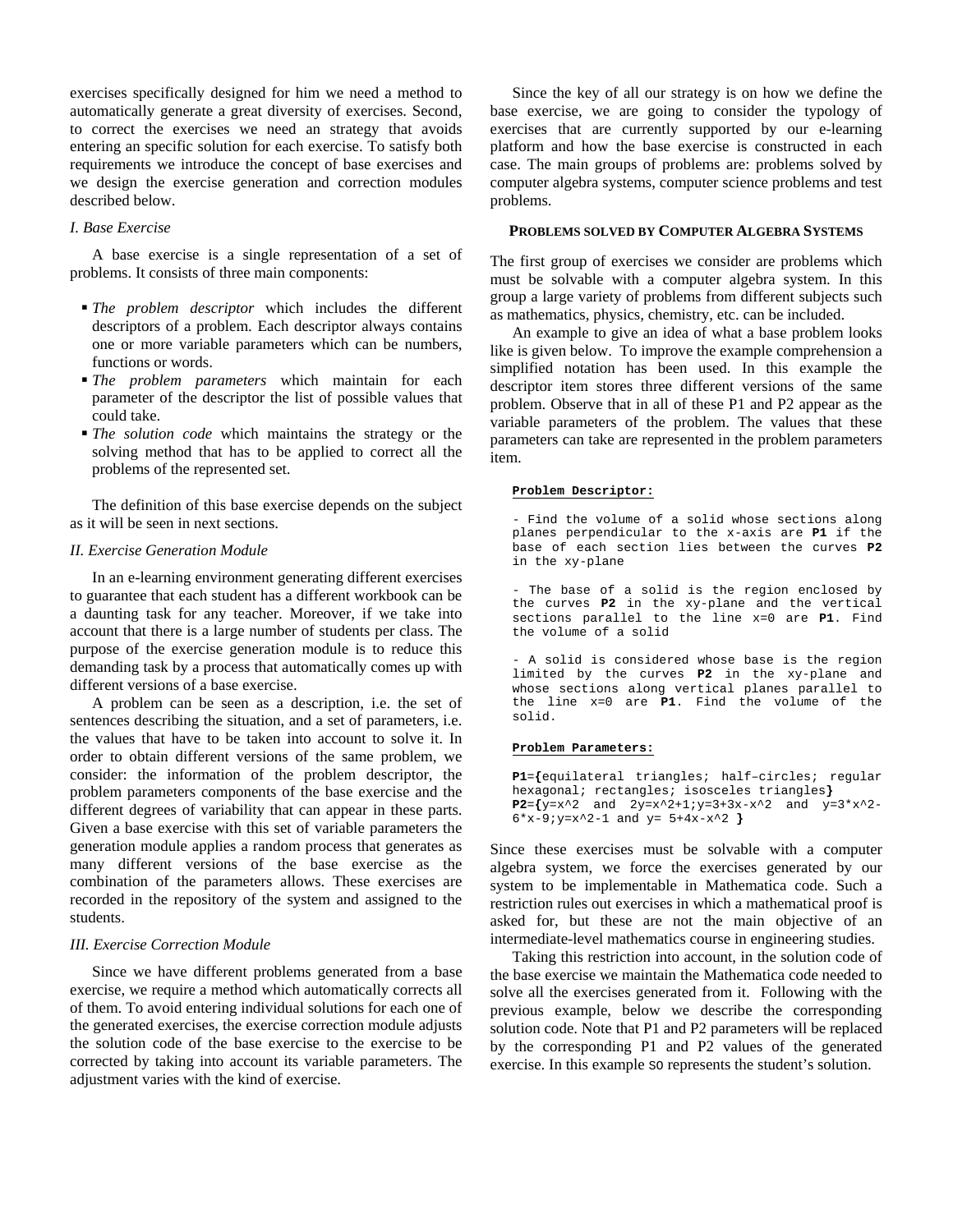# **Solution Code:**

```
Clear\{sol,p1,p2,f,g\}Sol=SO; 
Accuracy = 6; 
p1=P1; 
p2 ={P2}; 
f[x_{-}] = p2[[1]];
g[x_]=p2[[2]]; 
s = Solve[ {y == f[x], y == g[x]}, {x, y}];
s=x/.s;
x1=Min[s]; 
x2 = Max[s];
Integrate[p1*{f[x]-g[x]}^2,{x,x1,x2}];
v=N[ * ]:If[SetAccuracy[IntegerPart[sol]- 
                  IntegerPart[v],accuracy]!=0, 
Print["NotCorrect"]; Quit[]]; 
If[SetAccuracy[FractionalPart[sol]- 
               FractionalPart[v],accuracy]!=0, 
Print["Not Correct], 
Print["Correct"], 
Print["There is probably a syntax error"]];
```
When the student has the solution of the problem that has had assigned, he enters it into the system by using an specific interface designed for it [6]. The correction module adjusts the Mathematica code of the base exercise with the values of the problem. Then, it executes on-line the Mathematica code and answers back whether the solution is correct or not. In case of error the student can send a new solution.

# **COMPUTER SCIENCE EXERCISES**

Currently, the system also supports computer science exercises of introductory programming and database courses. In these exercises the degree of variability that can be entered is minimal compared to that previously presented. In fact the main point of interest of these exercises is in its automatic correction. To present them we describe first programming exercises and then database exercises

# *I. Programming Exercises*

Programming exercises have been designed for introductory programming courses. These courses consist of lectures, where key concepts of programming are explained, and laboratory sessions where students practice. To make programming less difficult for students we use a pseudo-code in the lectures and a programming language in the laboratory. The programming language is the variable parameter of a programming base exercise.

Next, we present a simple example of a programming base problem just to see how it looks like.

#### **Problem Descriptor:**

Design a program using **P1** to compute the area of a rectangle. Consider integer data.

### **Problem Parameters:**

**P1**=**{**Pseudocode, Java, C++, Pascal**}** 

To solve a programming exercise the student must write the solution code using the language fixed by the exercise. Such a solution is written in a text file and sent to the correction module. This module calls the appropriate compiler and afterwards shows the compiling errors, if there are any. In the case that there are errors, they can be corrected and a new solution can be sent. This process can be repeated until a solution with no compiling errors is obtained.

To support pseudo-code solutions we have developed a pseudo-code compiler which generates JVM (Java Virtual Machine) code. This compiler provides all the facilities to identify syntax errors easily. When no compiling errors appear in the solution, the correction module validates the student code by using the set of testing values of the base exercise. These values simulate the results obtained with the correct solution of the problem for a given input, i.e. a set of inputs with the corresponding correct output. During this process the system shows the correct solutions and the solutions obtained with the student code. In the case that there are errors a new solution can be sent. The test data used to correct the student code is selected in a random process. Therefore if the student sends different solutions the testing sets used in each correction have not to be the same.

Following the example the test data entered for the problem are the input, two integers representing the basis and the height of the rectangle, and the area as the output.

# **Test Data:**

|                 |  | input= { $0,0$ } output = {0}        |  |
|-----------------|--|--------------------------------------|--|
|                 |  | input= $\{ 2, 4 \}$ output = $\{8\}$ |  |
|                 |  | input= $\{4,5\}$ output = $\{20\}$   |  |
|                 |  | input= $\{3,3\}$ output = $\{9\}$    |  |
| input= $\{5, 9$ |  | $\}$ output = $\{45\}$               |  |

### *II. Database Exercises*

In undergraduate database courses students are taken through all stages of database development: analysis, conceptual, logical and physical design. At the end of the course the student, amongst others things, has to be able to design relational database schemas. In the case of database problems our interest is not on the automatic generation of different versions of the problem but in the automatic correction. We consider that the degree of variability is inherent to the problem descriptor and hence the automatic generation of new versions is not necessary.

To describe these exercises we consider an example of a well-known database exercise from [5]. In this case *The problem descriptor* presents a set of requirements for a real life application from which the student has to design a relational database schema, i.e. a set of tables with the corresponding attributes including primary and foreign keys. In the descriptor, we fix the names of all attributes, so that the correction will be easier. Observe in the example that the name of the attributes which have to be used to solve the problem are written in bold..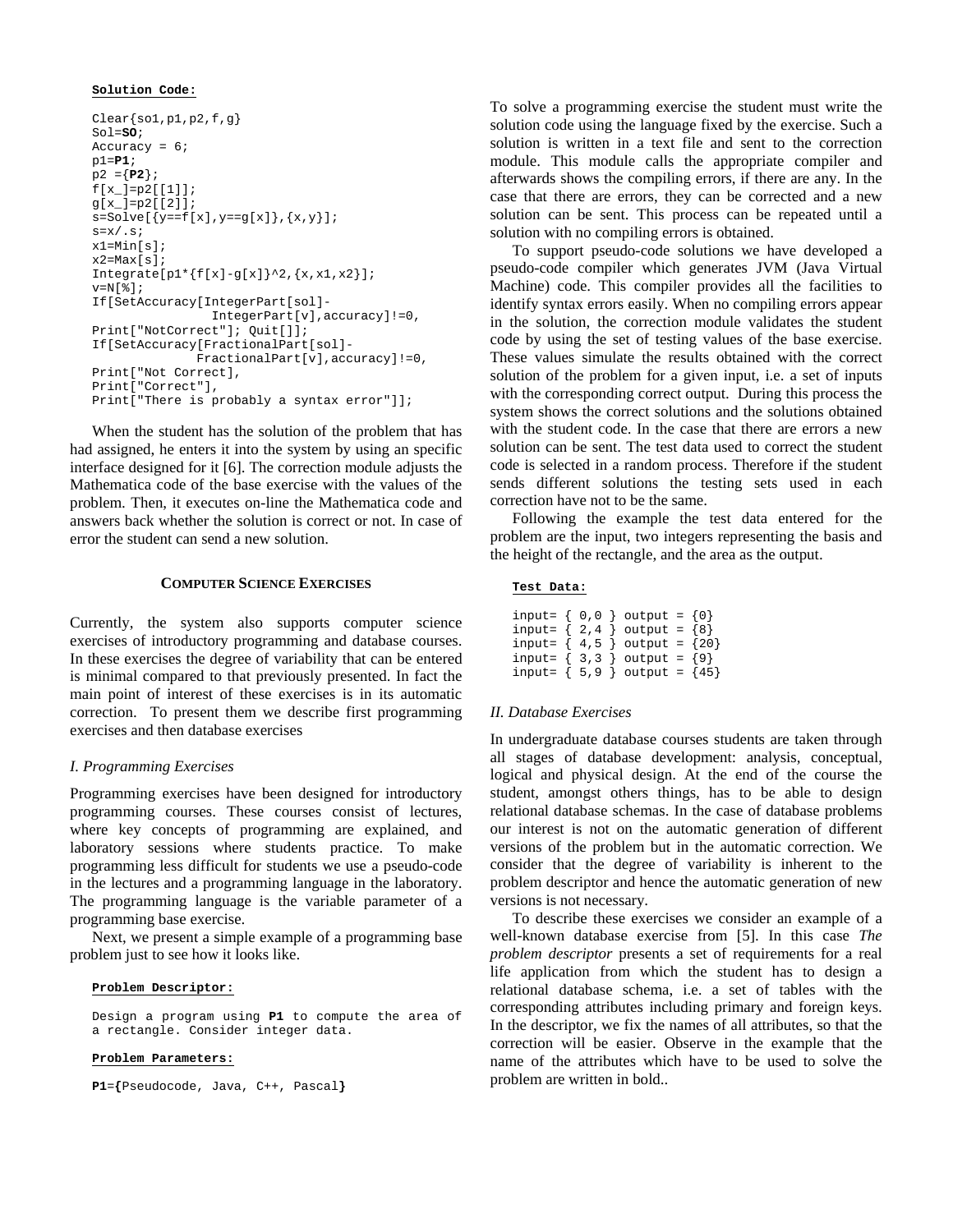### **Problem Descriptor:**

Design the relational database schema for a company taking into account that:

- The company is organized into departments. Each department has a unique name (**dname**), a unique number (**dnumber**), and a particular employee who manages the department (**mgrssn**) - A department controls a number of projects, each of which has a unique name (**pname**), a unique number(**pnumber**)and a single location (**plocation**). - We store each employee's name (**fname**)(**lname**), social security number (**ssn**), address( **address**), salary (**salary**), sex (**sex**) and birth date(**bdate**). An employee is assigned to one department but may work on several projects, which are not necessarily controlled by the same department. We keep track of the number of hours (**hours**) per week that an employee works on each project.

The *solution code* is the set of tables with the corresponding attributes, including primary and foreign keys, that satisfies all the requirements of the problem. The solution of a database exercise is not unique. For this reason in the base exercise we maintain some of these solutions. In the example it can be seen that each one of them consists of a set of tables with the corresponding attributes, primary and foreign keys.

### **Solution 1:**

EMPLOYEE Primary key: ssn Foreign key: dnumber Others attributes: fname, lname, bdate, address, salary, sex

#### DEPARTMENT Primary key: dnumber

Foreign keys: mgrssn Others attributes: dname

WORKS\_ON Primary key: ssn, pnumber Foreign keys: ssn, pnumber Others attributes: hours

PROJECT: Primary key: pnumber Foreign keys: dnumber Others attributes: pname, plocation

To solve the database exercise the student enters by using an interface specifically designed for it the set of tables with the corresponding attributes with the primary and foreign keys. He must use the attributes given in the problem descriptor. The correction module compares the solutions maintained in the base problem with the student solution. It checks if the student has organized attributes in the same way and if the same primary and foreign keys have been defined. The result of the correction is given on-line

### **TEST EXERCISES**

The last group of exercises we are going to present are test exercises. We consider three different test modalities which differ in the type of questions that they include. These are: (i) *True-false questions*. There is a single question and the correct answer is yes, no or unknown. (ii) *Multiple choice questions with only one correct answer*. There is a single question with a set of possible answers and only one of these answers is the correct one. (iii) *Multiple choice with more than one correct solution*. There is a single question with a set of possible answers and more than one of these answers are correct.

 In general, an e-learning platform that supports test exercises has a pool where all test questions have been entered [3][4]. To generate a test exercise a random process selects questions from this pool. The random process can be applied to select the questions and, in the case of multiple choice with more than one solution, it can also be applied to select the set of possible answers that appear in the question descriptor. Moreover, if questions are organized by topic the random process should also randomize the number of questions per topic. However, independent of the degree of sophistication of the random process and the number of parameters that can be randomized, in the end the variety of tests that can be generated in these platforms depends solely on the number of questions stored in the pool.

Our proposal introduces a variability factor in the question descriptor. A test base exercise is composed of four items:

- *1. The question descriptor.* Here we include the different descriptors of the question with the corresponding variable parameters. We can consider whole questions or questions composed by different parts. In this last case, we decompose the question into different parts: introduction, body and final question. For each one of these parts we introduce different descriptors. For example, an introductory part should be *Consider that … / Suppose that … /Let us consider that…* i.e. different sentences to say the same thing. The generation module applies the random process to each one of these parts and the final version is obtained by connecting them.
- *2. The problem parameters* which maintains the possible values that could be taken by the parameter.
- *3. The solution code* maintains the different answers, which can also have variable parameters. Each item has assigned the solution code (i.e. if it is true or not, and in case of depending of a function how it has to be computed). If the answer depends of a parameter the solution code is given as a function of this parameter.
- *4. Number of visible answers*. According to the type of test we have selected (true-false or multiple choice) we can select the number of answers of each question of the test.

Next, we give an example of a base test problem. In this case there is only one descriptor of the question and the question has one variable parameter P1. As it can be seen in next item P1 represents two matrices A, B which can take